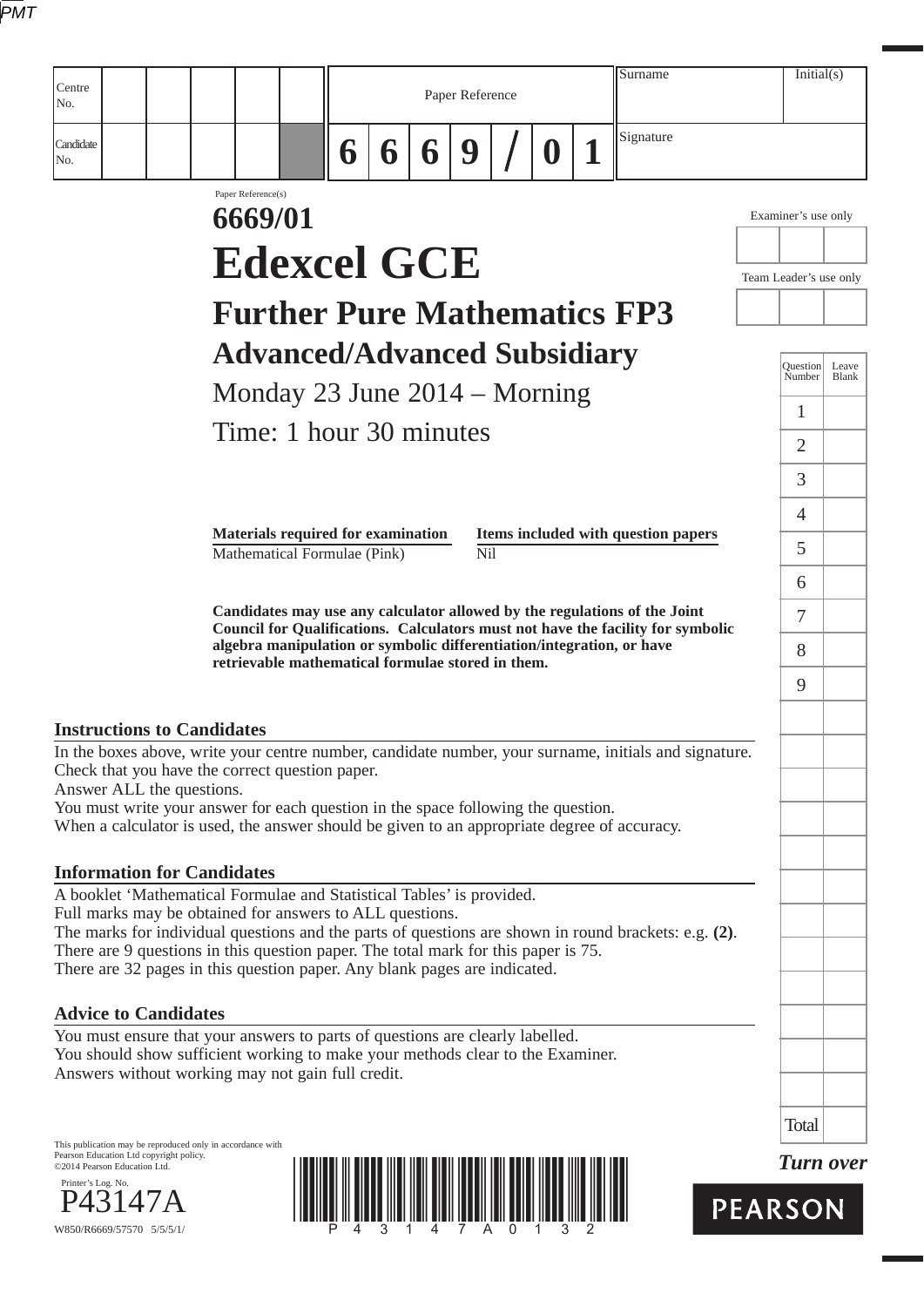| 1.   | The line <i>l</i> passes through the point $P(2,1,3)$ and is perpendicular to the plane <i>II</i> whose<br>vector equation is |
|------|-------------------------------------------------------------------------------------------------------------------------------|
|      | $r.(i-2j-k) = 3$                                                                                                              |
| Find |                                                                                                                               |
|      | (a) a vector equation of the line $l$ ,                                                                                       |
|      | (2)                                                                                                                           |
|      | (b) the position vector of the point where $l$ meets $\Pi$ .                                                                  |
|      | (4)                                                                                                                           |
|      | (c) Hence find the perpendicular distance of $P$ from $\Pi$ .<br>(2)                                                          |
|      |                                                                                                                               |
|      |                                                                                                                               |
|      |                                                                                                                               |
|      |                                                                                                                               |
|      |                                                                                                                               |
|      |                                                                                                                               |
|      |                                                                                                                               |
|      |                                                                                                                               |
|      |                                                                                                                               |
|      |                                                                                                                               |
|      |                                                                                                                               |
|      |                                                                                                                               |
|      |                                                                                                                               |
|      |                                                                                                                               |
|      |                                                                                                                               |
|      |                                                                                                                               |
|      |                                                                                                                               |
|      |                                                                                                                               |
|      |                                                                                                                               |
|      |                                                                                                                               |
|      |                                                                                                                               |
|      |                                                                                                                               |
|      |                                                                                                                               |

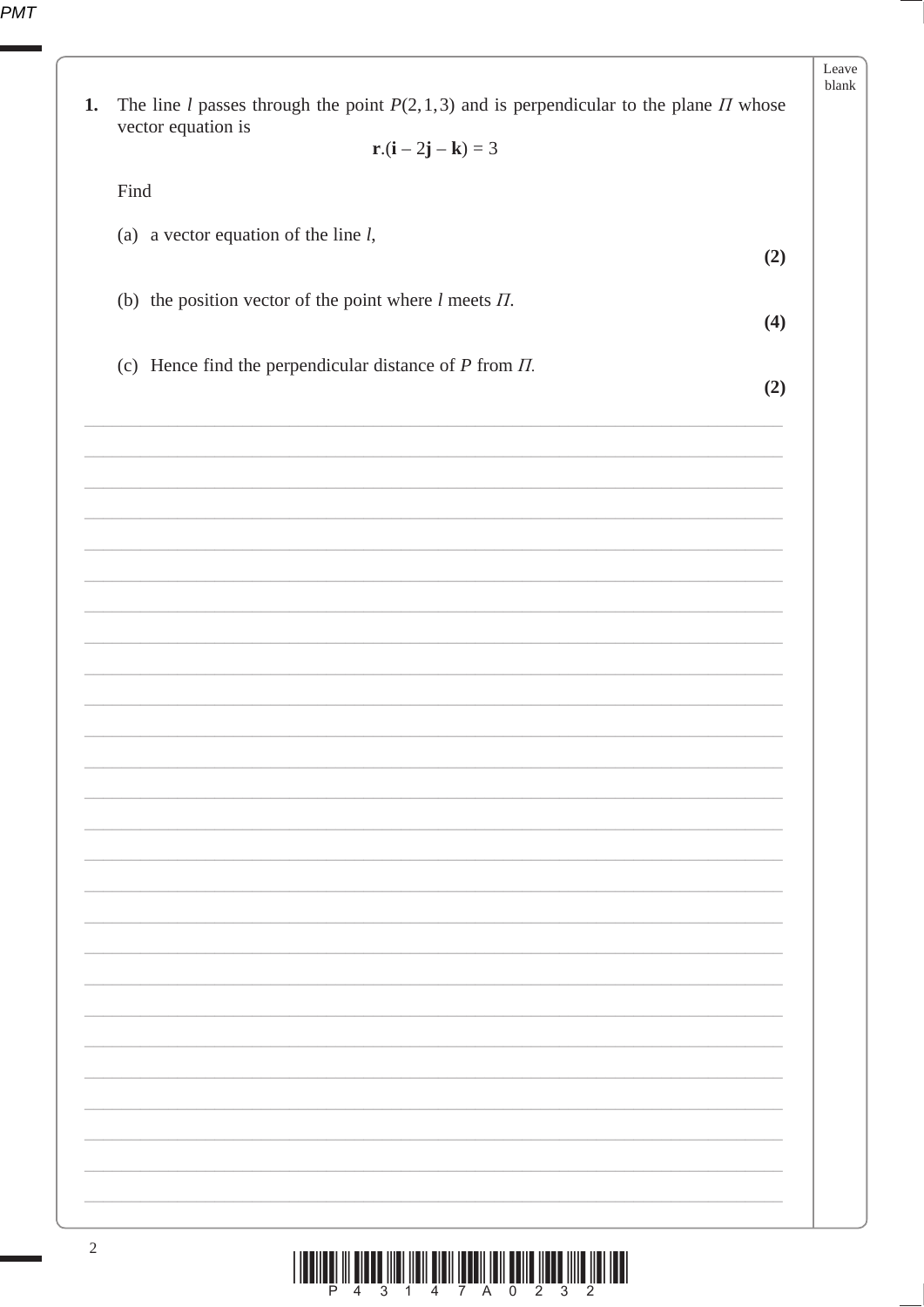Leave blank  $2.$  $\mathbf{M} = \begin{pmatrix} 1 & 0 & 2 \\ 0 & 4 & 1 \\ 0 & 5 & 0 \end{pmatrix}$ (a) Show that matrix  $M$  is not orthogonal.  $(2)$ (b) Using algebra, show that 1 is an eigenvalue of  $M$  and find the other two eigenvalues of M.  $(5)$ (c) Find an eigenvector of M which corresponds to the eigenvalue 1  $(2)$ The transformation  $M : \mathbb{R}^3 \to \mathbb{R}^3$  is represented by the matrix **M**. (d) Find a cartesian equation of the image, under this transformation, of the line  $x = \frac{y}{2} = \frac{z}{-1}$  $(4)$ 

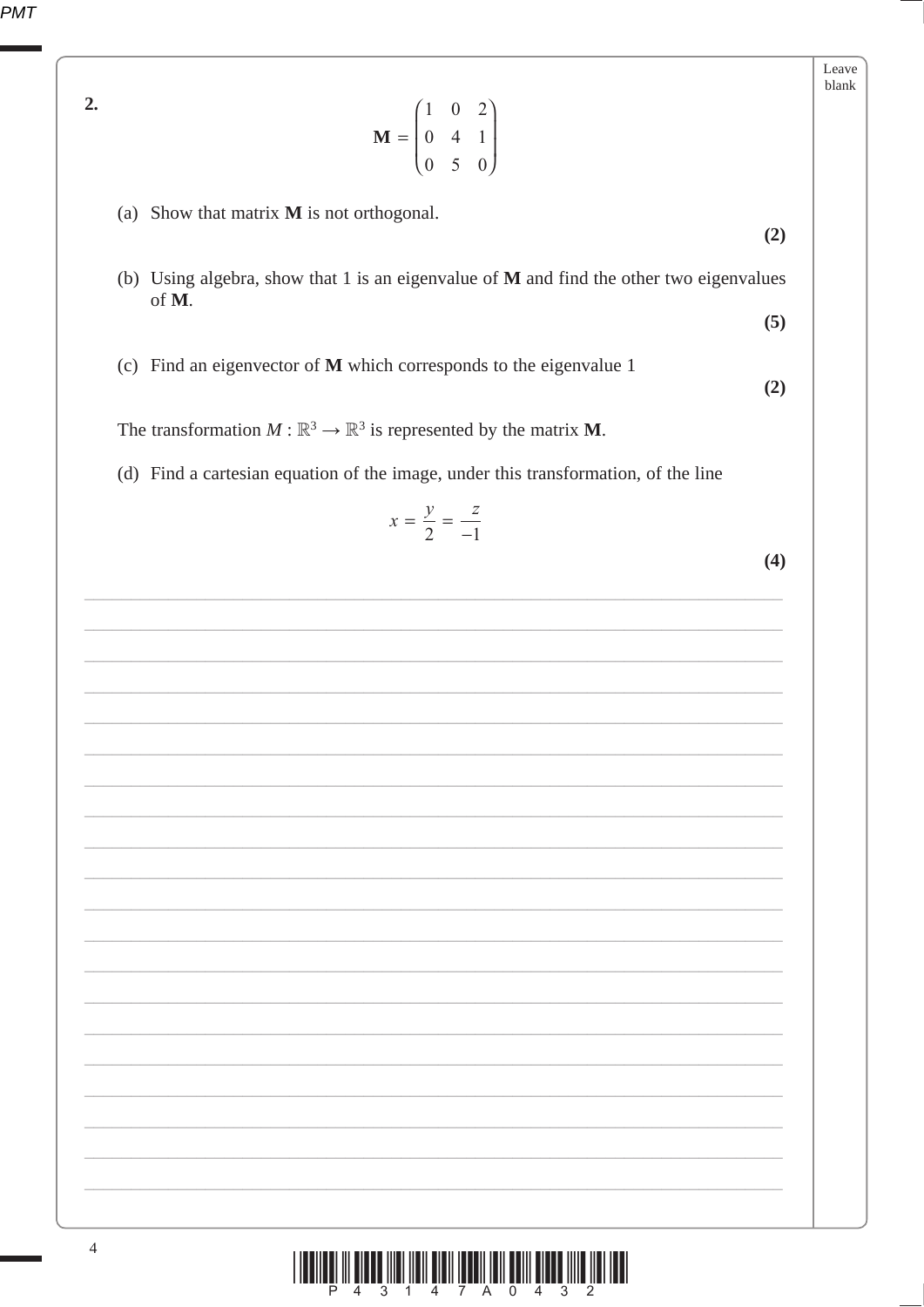|                             | $\sqrt{5}$<br>Turn over |
|-----------------------------|-------------------------|
|                             |                         |
|                             |                         |
|                             |                         |
|                             |                         |
|                             |                         |
|                             |                         |
|                             |                         |
|                             |                         |
|                             |                         |
|                             |                         |
|                             |                         |
|                             |                         |
|                             |                         |
| <b>Question 2 continued</b> | Leave<br>blank          |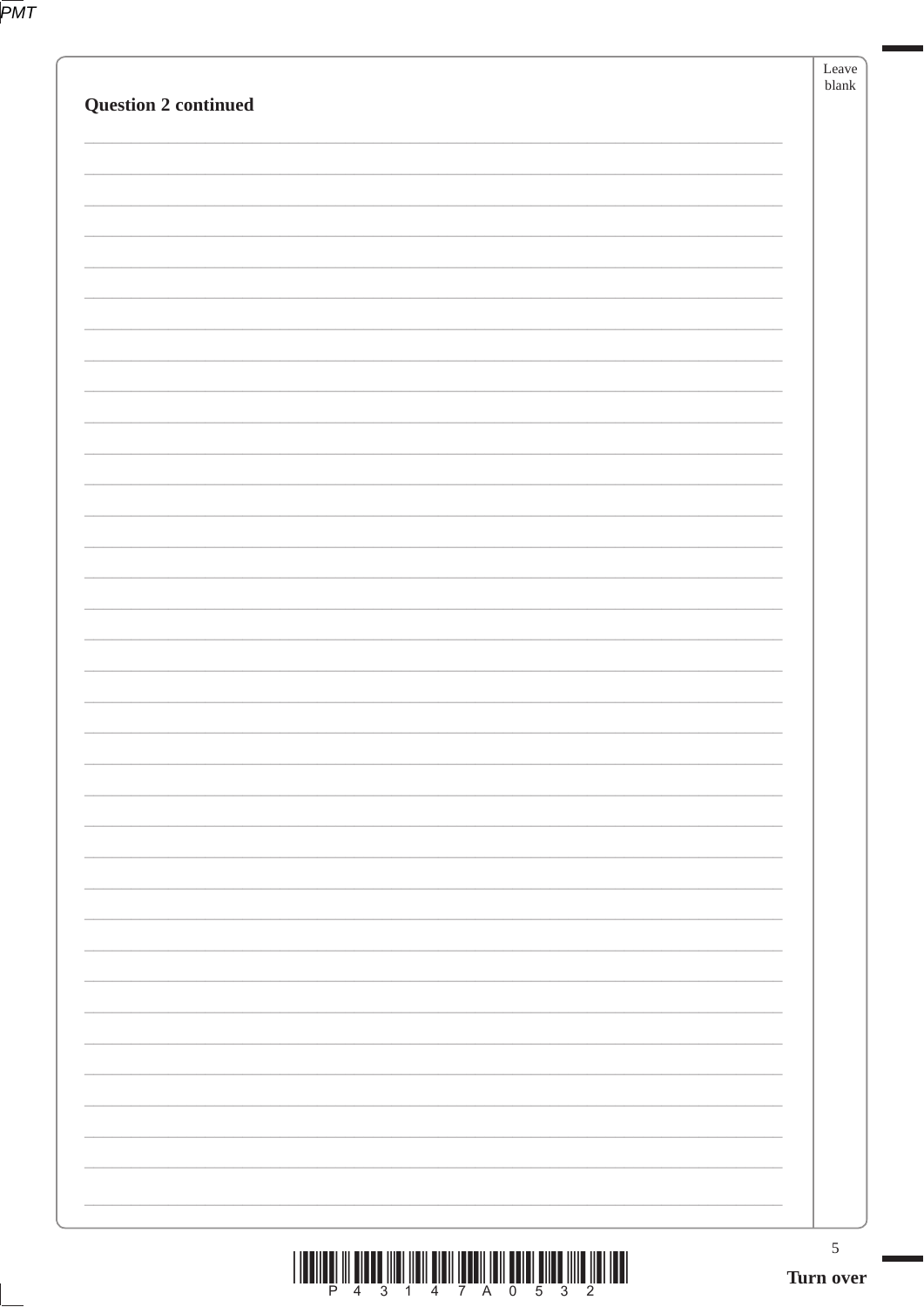| Using calculus, find the exact value of<br>3.       | Leave<br>blank |
|-----------------------------------------------------|----------------|
|                                                     |                |
| (a) $\int_{1}^{2} \frac{1}{\sqrt{x^2 - 2x + 3}} dx$ | (4)            |
| (b) $\int_0^1 e^{2x} \sinh x \, dx$                 | (4)            |
|                                                     |                |
|                                                     |                |
|                                                     |                |
|                                                     |                |
|                                                     |                |
|                                                     |                |
|                                                     |                |
|                                                     |                |
|                                                     |                |
|                                                     |                |
|                                                     |                |
|                                                     |                |
|                                                     |                |
|                                                     |                |
|                                                     |                |
|                                                     |                |
|                                                     |                |
|                                                     |                |
|                                                     |                |
|                                                     |                |
|                                                     |                |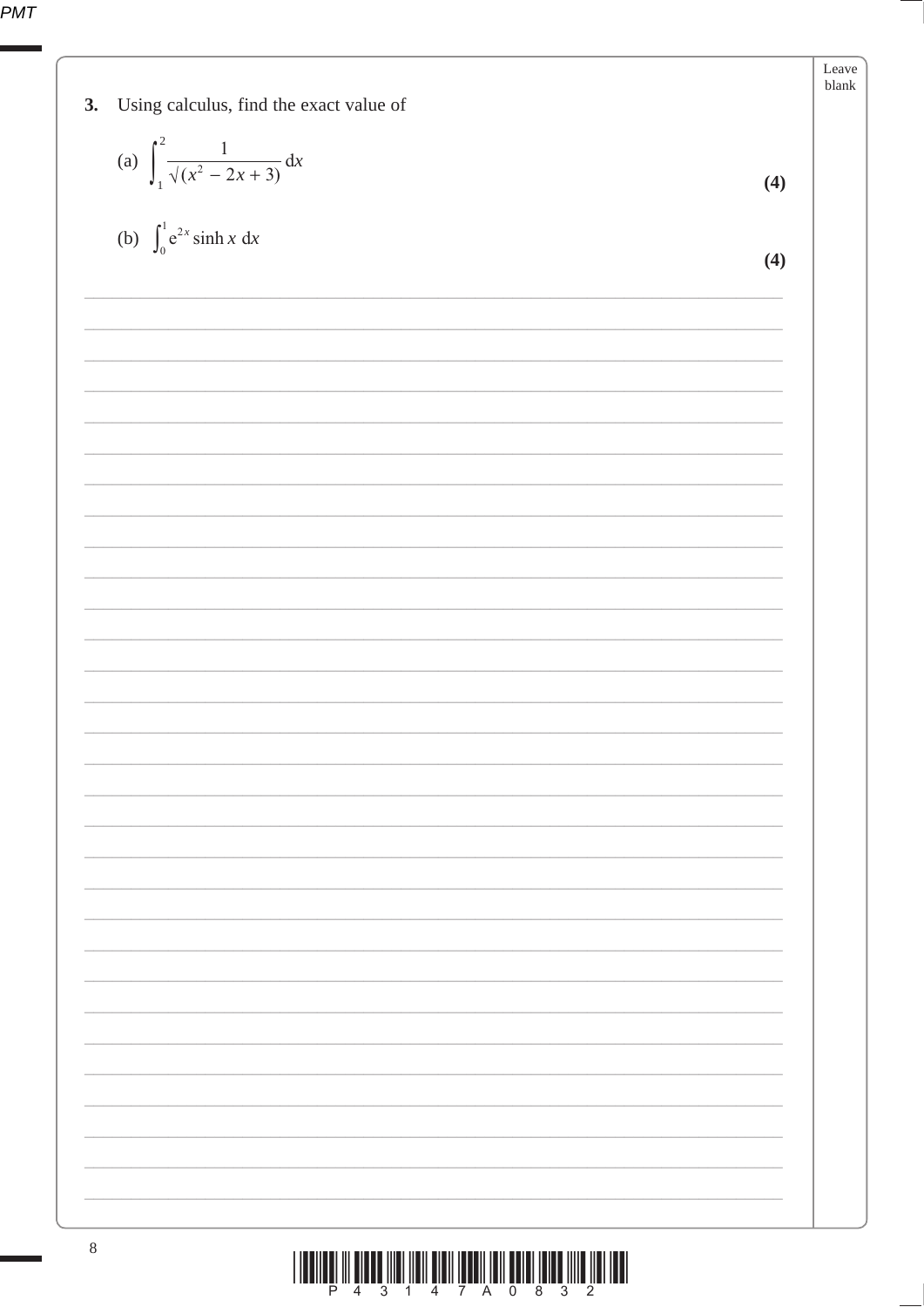|                             | $\boldsymbol{9}$       |
|-----------------------------|------------------------|
|                             |                        |
|                             |                        |
|                             |                        |
|                             |                        |
|                             |                        |
|                             |                        |
|                             |                        |
|                             |                        |
|                             |                        |
|                             |                        |
|                             |                        |
|                             |                        |
| <b>Question 3 continued</b> | Leave<br>${\sf blank}$ |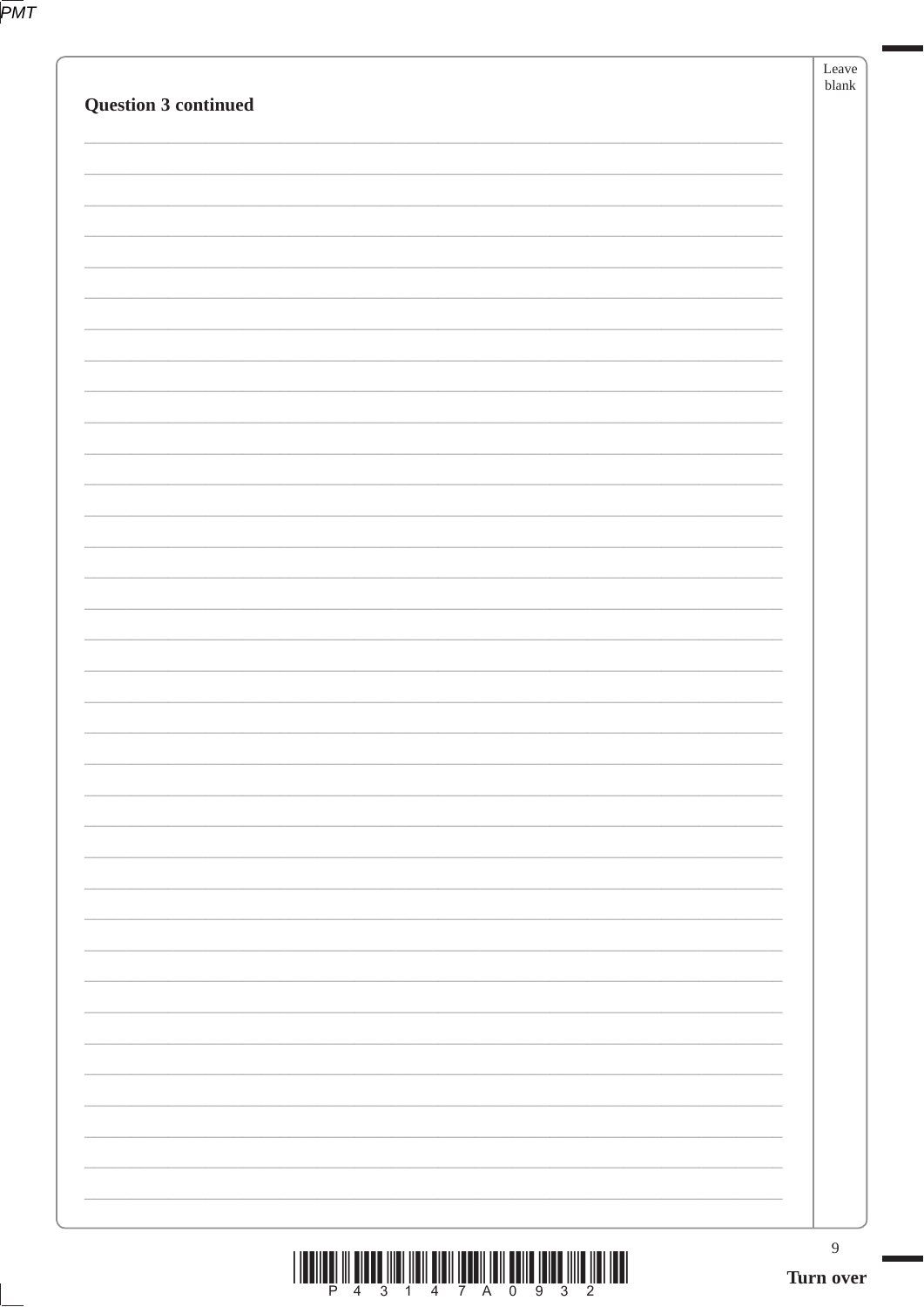| $\boldsymbol{4}$ . | Using the definitions of hyperbolic functions in terms of exponentials, | Leave<br>blank |
|--------------------|-------------------------------------------------------------------------|----------------|
|                    | (a) show that<br>$sech2 x = 1 - tanh2 x$<br>(3)                         |                |
|                    | (b) solve the equation<br>$4\sinh x - 3\cosh x = 3$                     |                |
|                    | (4)                                                                     |                |
|                    |                                                                         |                |
|                    |                                                                         |                |
|                    |                                                                         |                |
|                    |                                                                         |                |
|                    |                                                                         |                |
|                    |                                                                         |                |
|                    |                                                                         |                |
|                    |                                                                         |                |
|                    |                                                                         |                |
|                    |                                                                         |                |
|                    |                                                                         |                |
|                    |                                                                         |                |
|                    |                                                                         |                |
|                    |                                                                         |                |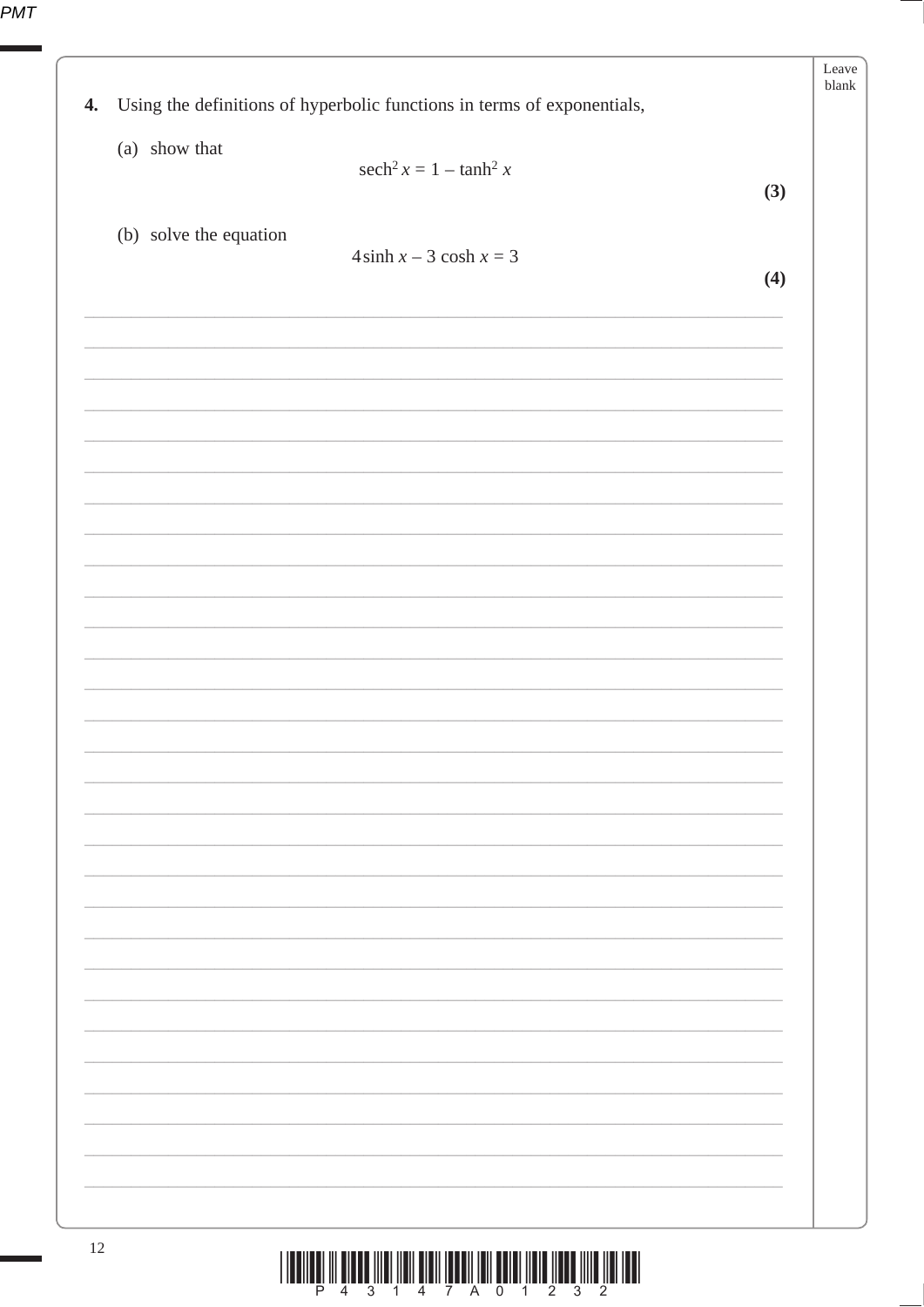| Given that $y = \operatorname{artanh} \frac{x}{\sqrt{1 + x^2}}$<br>5. |     | Leave<br>blank |
|-----------------------------------------------------------------------|-----|----------------|
| show that $\frac{dy}{dx} = \frac{1}{\sqrt{1 + x^2}}$                  | (4) |                |
|                                                                       |     |                |
|                                                                       |     |                |
|                                                                       |     |                |
|                                                                       |     |                |
|                                                                       |     |                |
|                                                                       |     |                |
|                                                                       |     |                |
|                                                                       |     |                |
|                                                                       |     |                |
|                                                                       |     |                |
|                                                                       |     |                |
|                                                                       |     |                |
|                                                                       |     |                |
|                                                                       |     |                |
|                                                                       |     |                |
|                                                                       |     |                |
|                                                                       |     |                |
|                                                                       |     |                |
|                                                                       |     |                |
|                                                                       |     |                |
|                                                                       |     |                |
|                                                                       |     |                |
|                                                                       |     |                |
|                                                                       |     |                |
| 14                                                                    |     |                |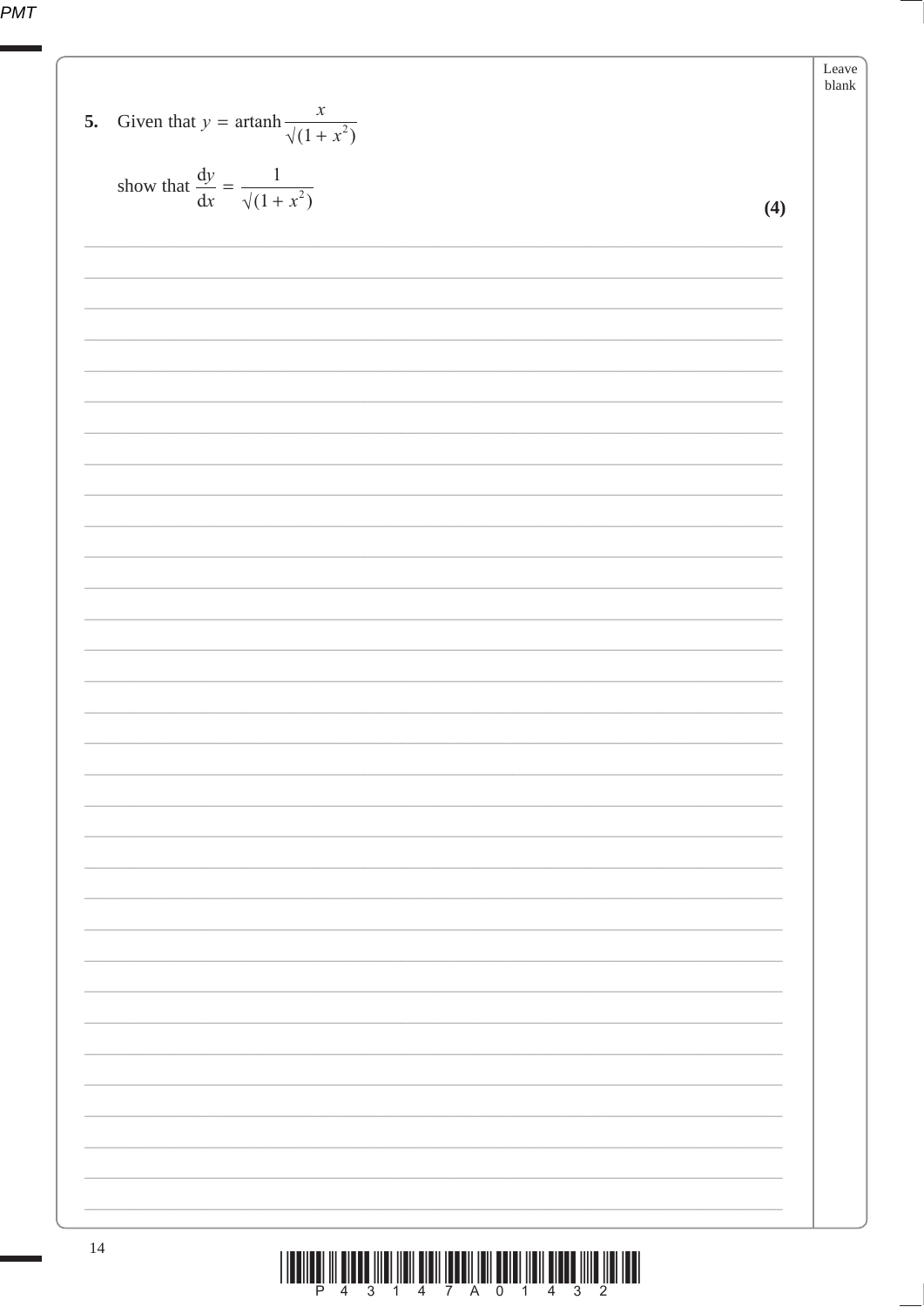6. [In this question you may use the appropriate trigonometric identities on page 6 of the pink Mathematical Formulae and Statistical Tables.]

The points  $P(3\cos\alpha, 2\sin\alpha)$  and  $Q(3\cos\beta, 2\sin\beta)$ , where  $\alpha \neq \beta$ , lie on the ellipse with equation

$$
\frac{x^2}{9} + \frac{y^2}{4} = 1
$$

(a) Show the equation of the chord  $PQ$  is

$$
\frac{x}{3}\cos\frac{(\alpha+\beta)}{2} + \frac{y}{2}\sin\frac{(\alpha+\beta)}{2} = \cos\frac{(\alpha-\beta)}{2}
$$

 $(4)$ 

 $(1)$ 

(b) Write down the coordinates of the mid-point of  $PQ$ .

Given that the gradient,  $m$ , of the chord  $PQ$  is a constant,

(c) show that the centre of the chord lies on a line

 $y = -kx$ 

expressing  $k$  in terms of  $m$ .

 $(5)$ 

| ۵g    |
|-------|
| alank |

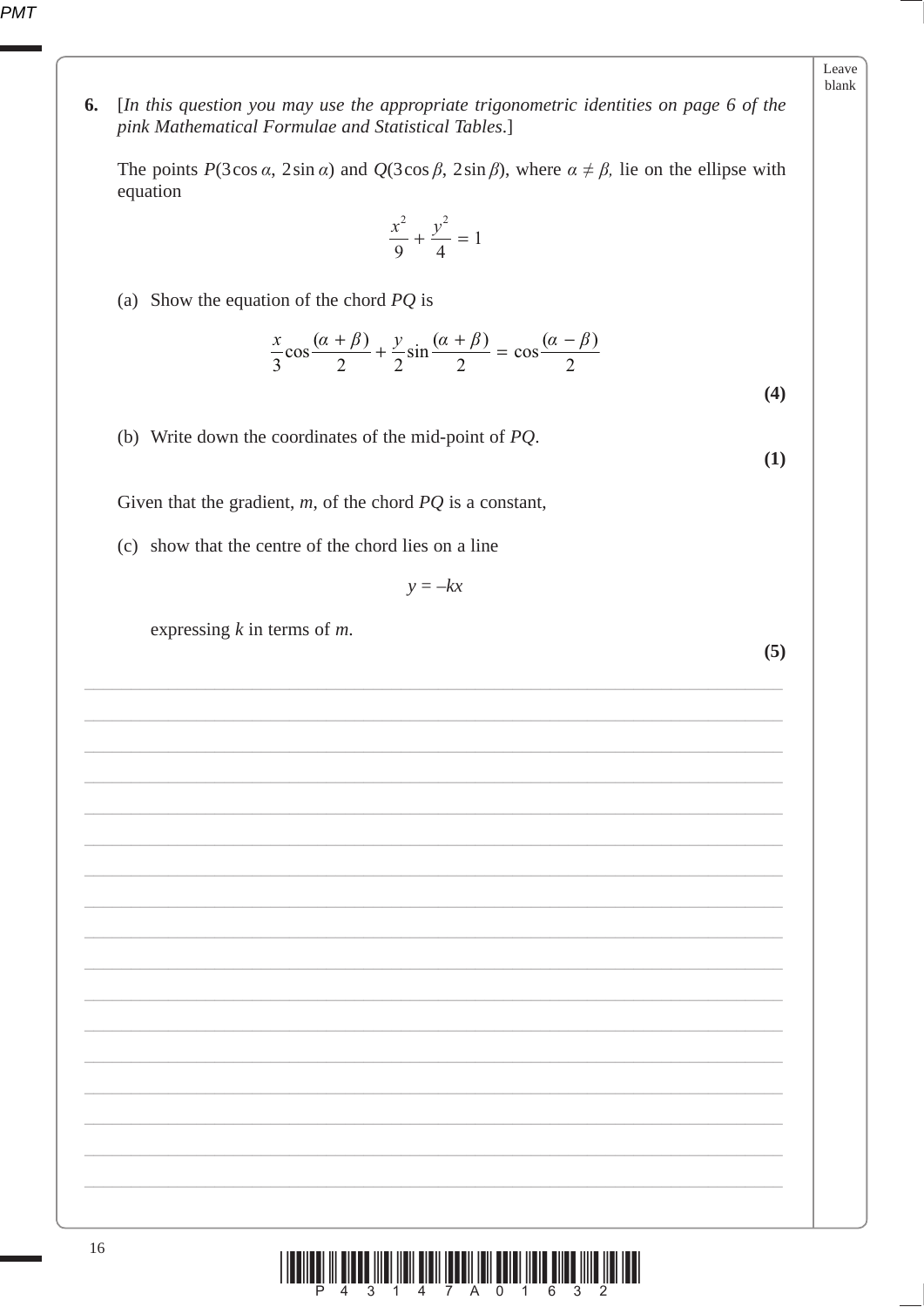|--|

| <b>Question 6 continued</b> | Leave<br>${\sf blank}$ |
|-----------------------------|------------------------|
|                             |                        |
|                             |                        |
|                             |                        |
|                             |                        |
|                             |                        |
|                             |                        |
|                             |                        |
|                             |                        |
|                             |                        |
|                             |                        |
|                             |                        |
|                             |                        |
|                             |                        |
|                             |                        |
|                             |                        |
|                             |                        |
|                             |                        |
|                             | 17<br>Turn over        |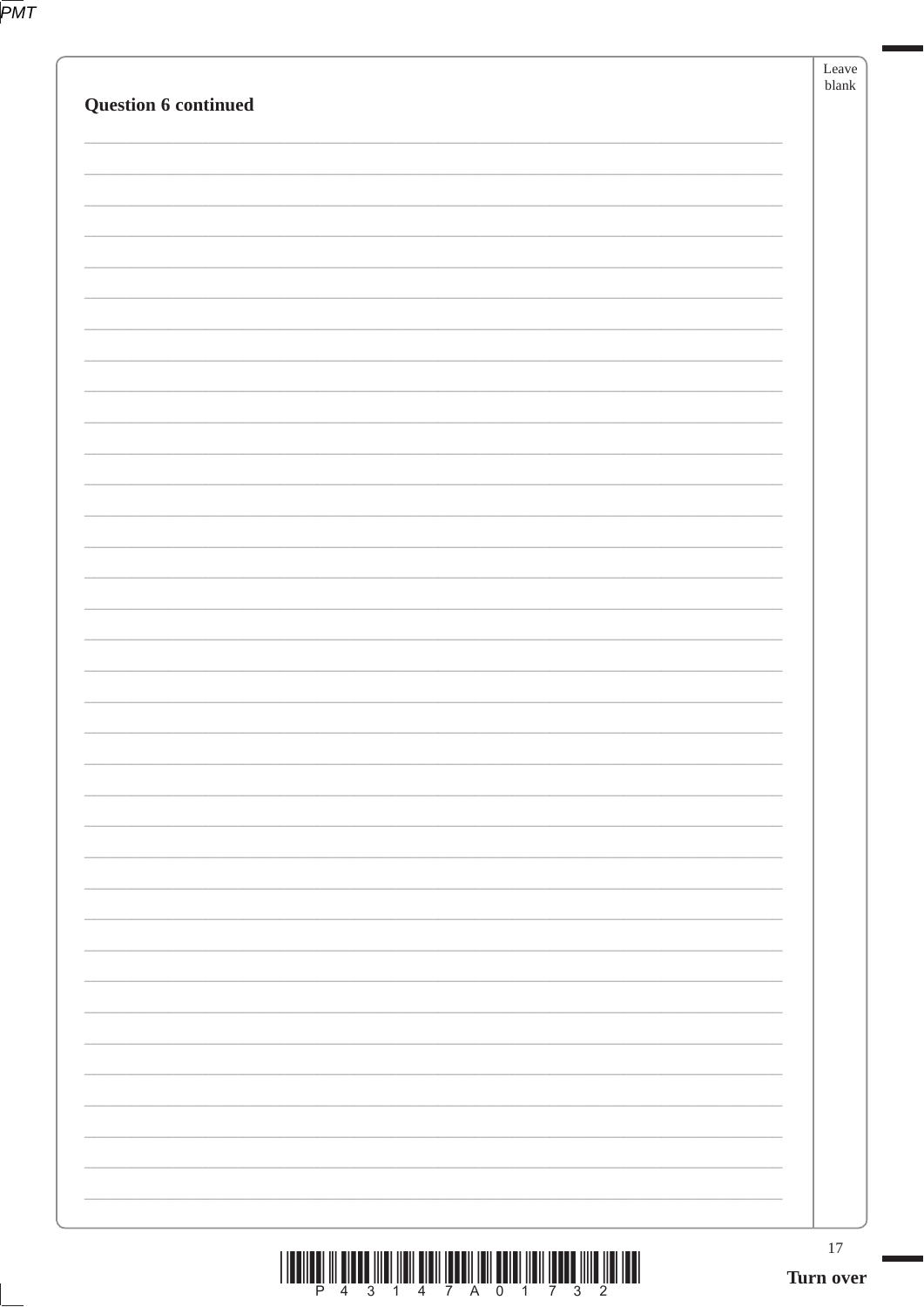|    |                                                                                                                                | Leave |
|----|--------------------------------------------------------------------------------------------------------------------------------|-------|
| 7. | A circle C with centre O and radius r has cartesian equation $x^2 + y^2 = r^2$ where r is a<br>constant.                       |       |
|    | (a) Show that $1 + \left(\frac{dy}{dx}\right)^2 = \frac{r^2}{r^2 - x^2}$                                                       | (3)   |
|    | (b) Show that the surface area of the sphere generated by rotating C through $\pi$ radians<br>about the x-axis is $4\pi r^2$ . |       |
|    |                                                                                                                                | (5)   |
|    | (c) Write down the length of the arc of the curve $y = \sqrt{(1 - x^2)}$ from $x = 0$ to $x = 1$                               | (1)   |
|    |                                                                                                                                |       |
|    |                                                                                                                                |       |
|    |                                                                                                                                |       |
|    |                                                                                                                                |       |
|    |                                                                                                                                |       |
|    |                                                                                                                                |       |
|    |                                                                                                                                |       |
|    |                                                                                                                                |       |
|    |                                                                                                                                |       |
|    |                                                                                                                                |       |
|    |                                                                                                                                |       |
|    |                                                                                                                                |       |
|    |                                                                                                                                |       |
|    |                                                                                                                                |       |
|    |                                                                                                                                |       |
|    |                                                                                                                                |       |
|    |                                                                                                                                |       |

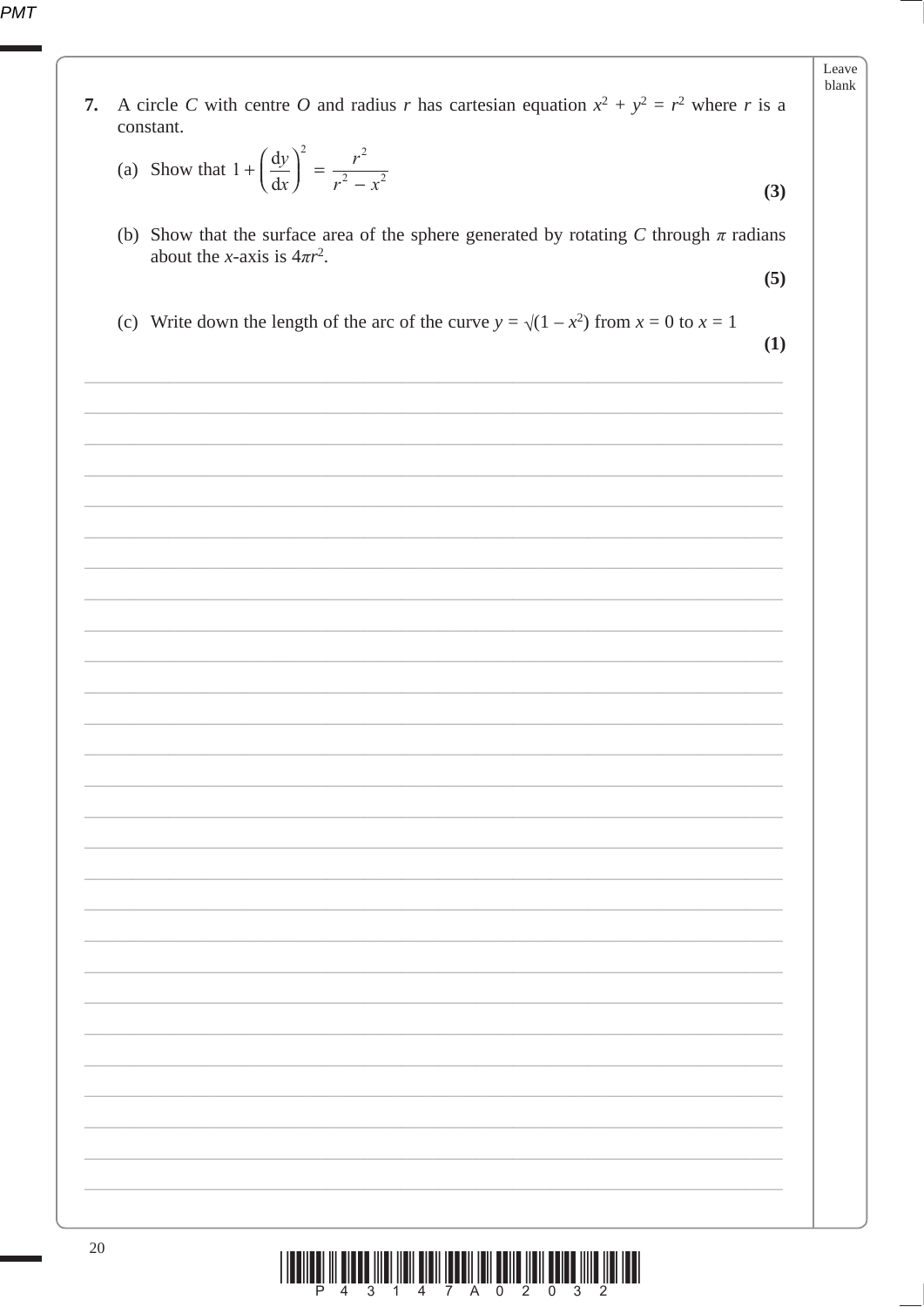|--|

| <b>Question 7 continued</b>                                                  |  | Leave<br>blank  |
|------------------------------------------------------------------------------|--|-----------------|
|                                                                              |  |                 |
|                                                                              |  |                 |
|                                                                              |  |                 |
|                                                                              |  |                 |
|                                                                              |  |                 |
|                                                                              |  |                 |
|                                                                              |  |                 |
|                                                                              |  |                 |
|                                                                              |  |                 |
|                                                                              |  |                 |
|                                                                              |  |                 |
|                                                                              |  |                 |
|                                                                              |  |                 |
|                                                                              |  |                 |
|                                                                              |  |                 |
| $\left( \begin{array}{c} 0 & 0 \\ 0 & 0 \\ 0 & 0 \end{array} \right)$<br>7 A |  | 21<br>Turn over |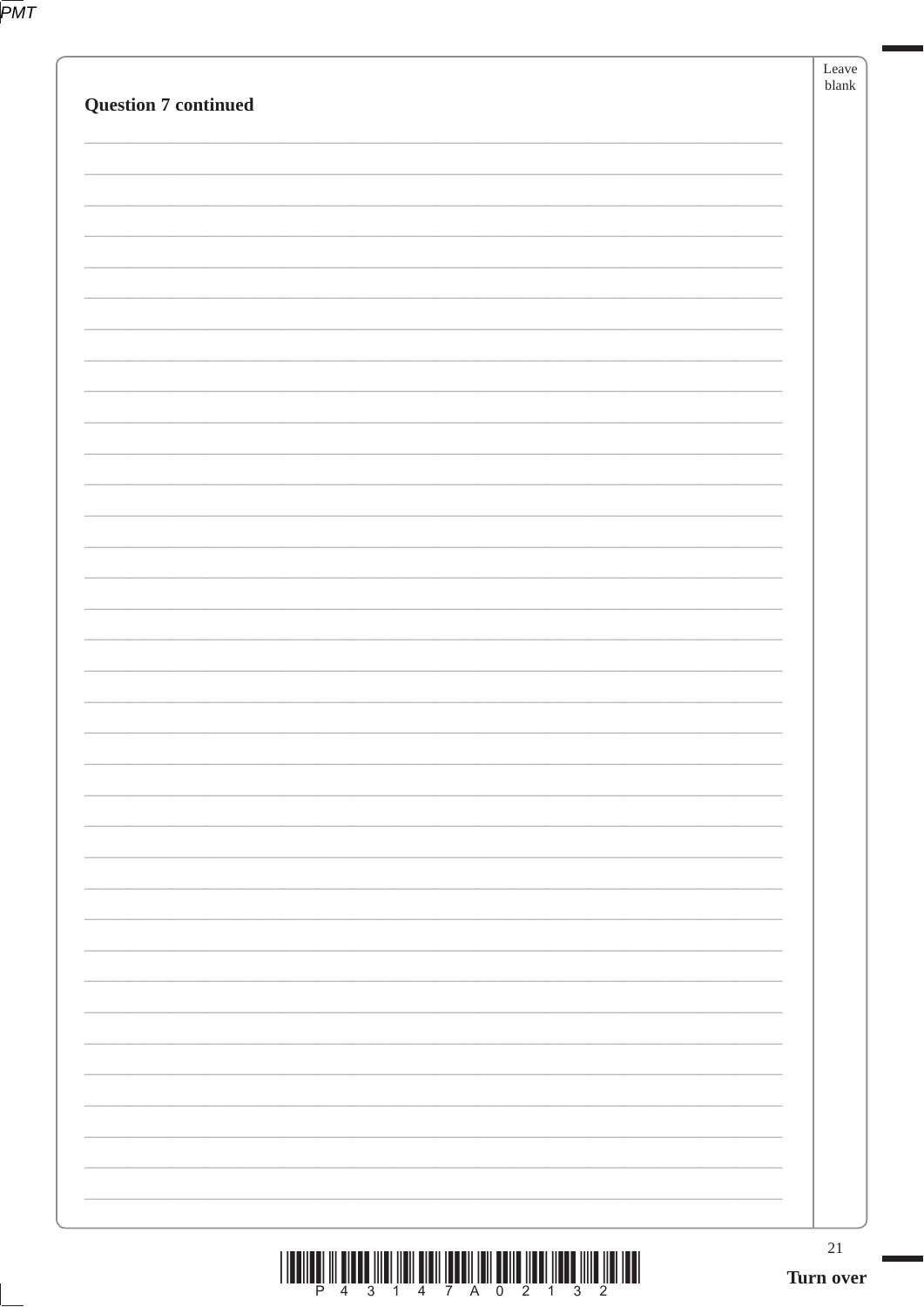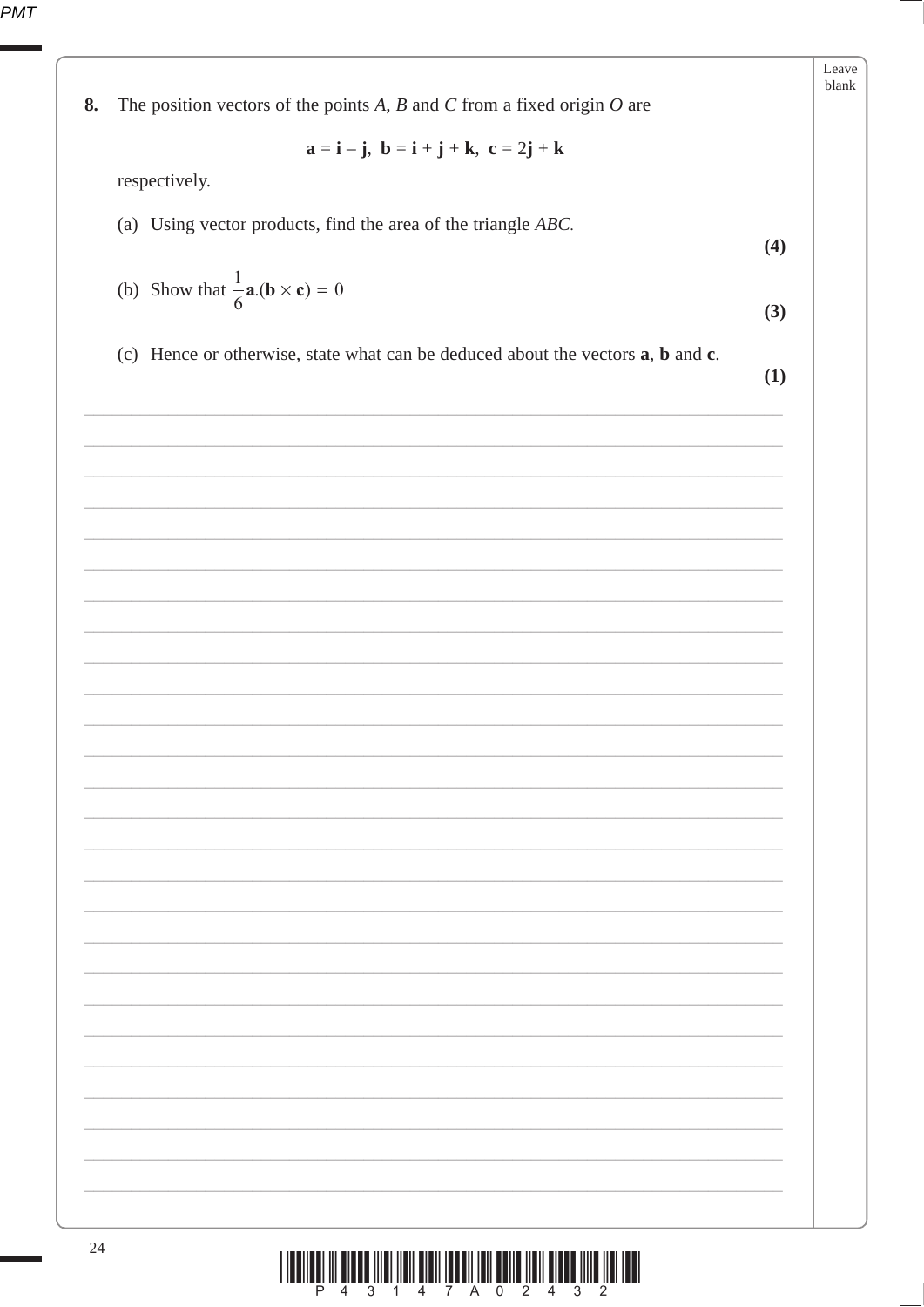|--|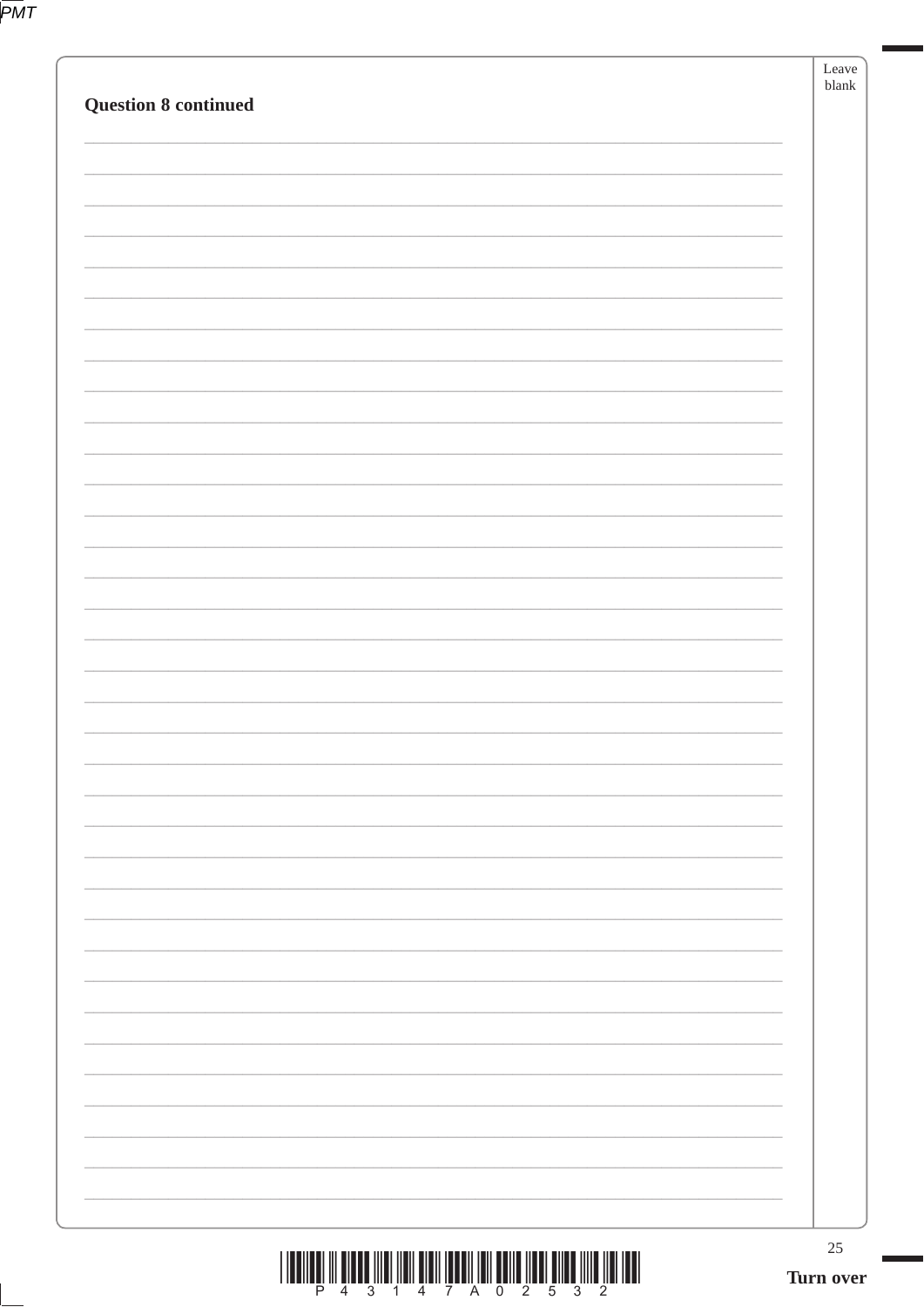| 9.             | $I_n = \int (x^2 + 1)^{-n} dx$ , $n > 0$                                                    | Leave<br>blank |
|----------------|---------------------------------------------------------------------------------------------|----------------|
|                | (a) Show that, for $n > 0$<br>$I_{n+1} = \frac{x(x^2 + 1)^{-n}}{2n} + \frac{2n - 1}{2n}I_n$ |                |
|                |                                                                                             | (5)            |
| (b) Find $I_2$ |                                                                                             | (3)            |
|                |                                                                                             |                |
|                |                                                                                             |                |
|                |                                                                                             |                |
|                |                                                                                             |                |
|                |                                                                                             |                |
|                |                                                                                             |                |
|                |                                                                                             |                |
|                |                                                                                             |                |
|                |                                                                                             |                |
|                |                                                                                             |                |
|                |                                                                                             |                |
|                |                                                                                             |                |
|                |                                                                                             |                |
|                |                                                                                             |                |
|                |                                                                                             |                |
|                |                                                                                             |                |
| 28             |                                                                                             |                |